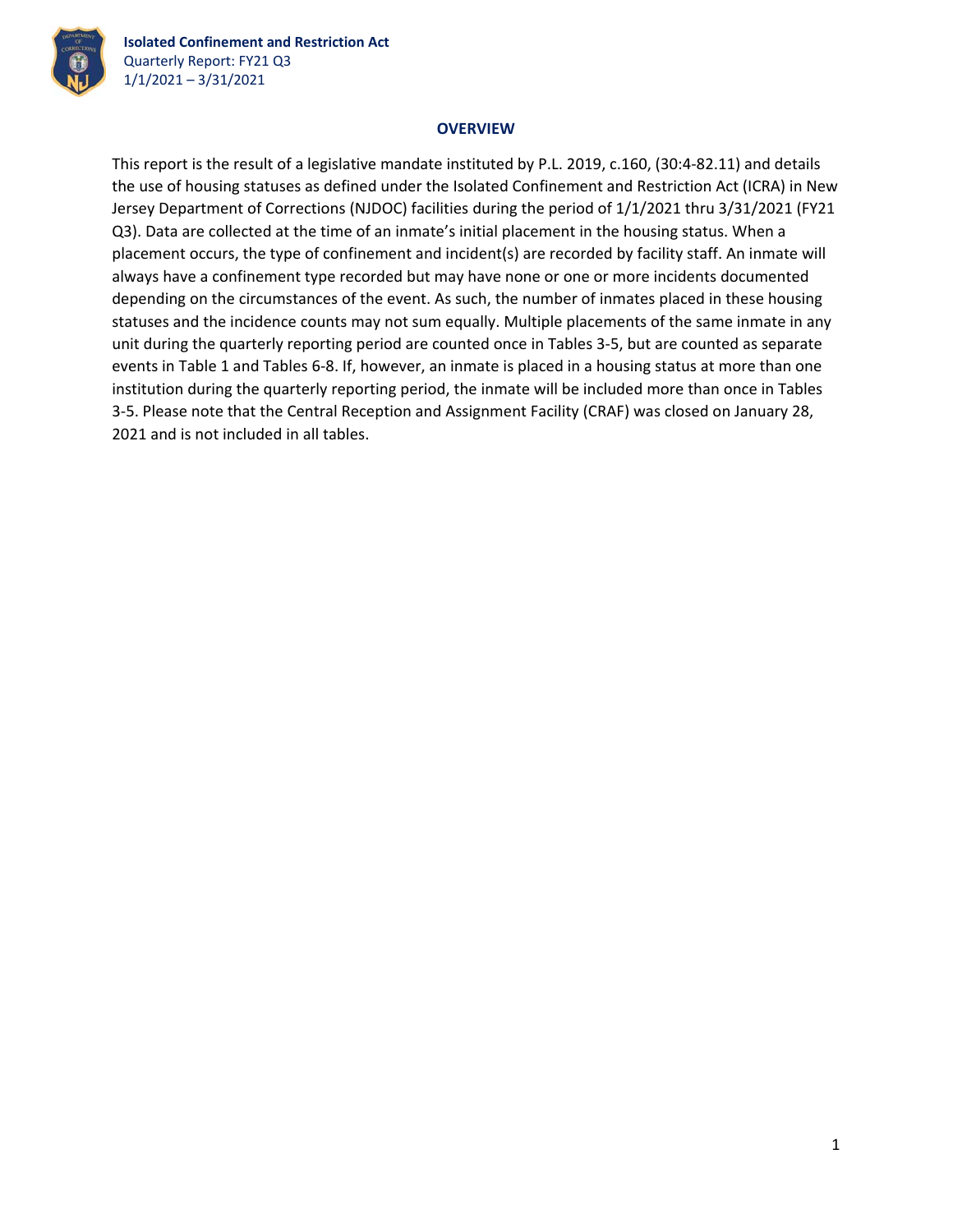

| <b>Facility</b> | Count        |
|-----------------|--------------|
| <b>ADTC</b>     | 0            |
| <b>BSP</b>      | 0            |
| <b>EJSP</b>     | $\mathbf{1}$ |
| <b>EMCF</b>     | 2            |
| <b>GYCF</b>     | 4            |
| MSCF            | 0            |
| NJSP            | 0            |
| <b>NSP</b>      | 8            |
| <b>SSCF</b>     | $\mathbf{1}$ |
| <b>SWSP</b>     | 9            |
| <b>WHFYCF</b>   | 1            |
| TOTAL           | 26           |

*Table 1. Population counts in housing statuses as defined in the ICRA, as of March 31, 2021.\**

\*Please see Note 1 for more information.

*Table 2. Number of placements in housing statuses as defined in the ICRA.*

| <b>Facility</b> | Count |
|-----------------|-------|
| <b>ADTC</b>     | 1     |
| <b>BSP</b>      | 20    |
| <b>CRAF</b>     | 2     |
| <b>EJSP</b>     | 35    |
| <b>EMCF</b>     | 15    |
| <b>GYCF</b>     | 33    |
| <b>MSCF</b>     | 3     |
| NJSP            | 21    |
| <b>NSP</b>      | 112   |
| <b>SSCF</b>     | 62    |
| <b>SWSP</b>     | 59    |
| WHFYCF          | 29    |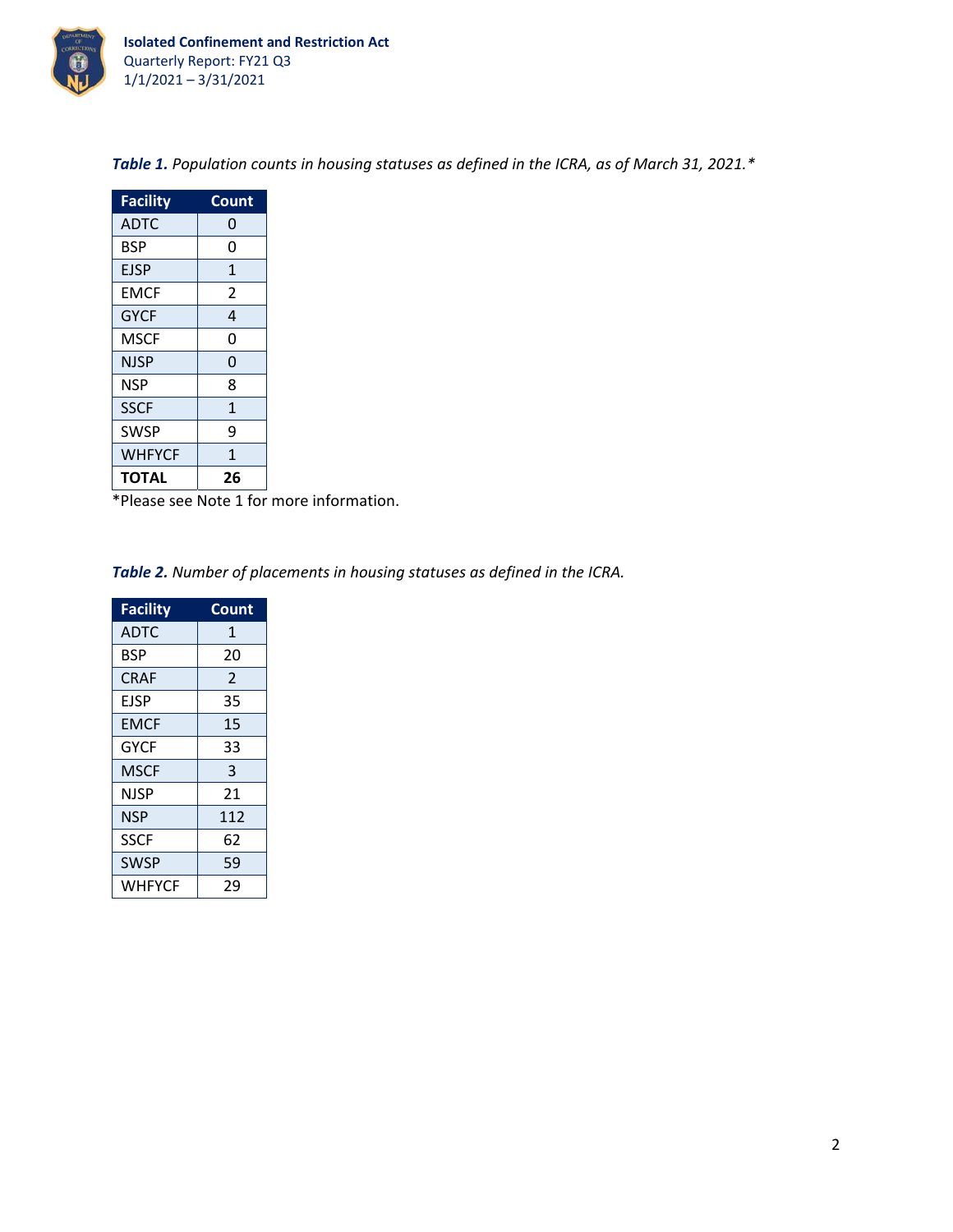

| <b>Facility</b> | 21 or Younger | 22 to 64       | $65+$ |
|-----------------|---------------|----------------|-------|
| <b>ADTC</b>     | 0             | 1              | 0     |
| <b>BSP</b>      | 0             | 20             | 0     |
| <b>CRAF</b>     | 0             | $\overline{2}$ | 0     |
| <b>EJSP</b>     | 0             | 31             | 0     |
| <b>EMCF</b>     | 0             | 14             | 0     |
| <b>GYCF</b>     | O             | 33             | ŋ     |
| <b>MSCF</b>     | $\Omega$      | 3              | 0     |
| <b>NJSP</b>     | O             | 19             | 0     |
| <b>NSP</b>      | 0             | 91             | 0     |
| <b>SSCF</b>     | O             | 56             | ŋ     |
| <b>SWSP</b>     | $\Omega$      | 56             | O     |
| <b>WHFYCF</b>   | 8             | 20             | n     |

*Table 3. Placements in housing statuses as defined in the ICRA, by age.*

*Table 4. Placements in housing statuses as defined in the ICRA, by gender.\**

| <b>Facility</b> | <b>Male</b>  | <b>Female</b> |
|-----------------|--------------|---------------|
| <b>ADTC</b>     | $\mathbf{1}$ | 0             |
| <b>BSP</b>      | 20           | 0             |
| <b>CRAF</b>     | 2            | 0             |
| <b>EJSP</b>     | 31           | 0             |
| <b>EMCF</b>     | 0            | 14            |
| <b>GYCF</b>     | 33           | O             |
| <b>MSCF</b>     | 3            | 0             |
| <b>NJSP</b>     | 19           | U             |
| <b>NSP</b>      | 91           | 0             |
| <b>SSCF</b>     | 56           | 0             |
| <b>SWSP</b>     | 56           | O             |
| <b>WHFYCF</b>   | 28           |               |

\*Please see Note 2 for additional information.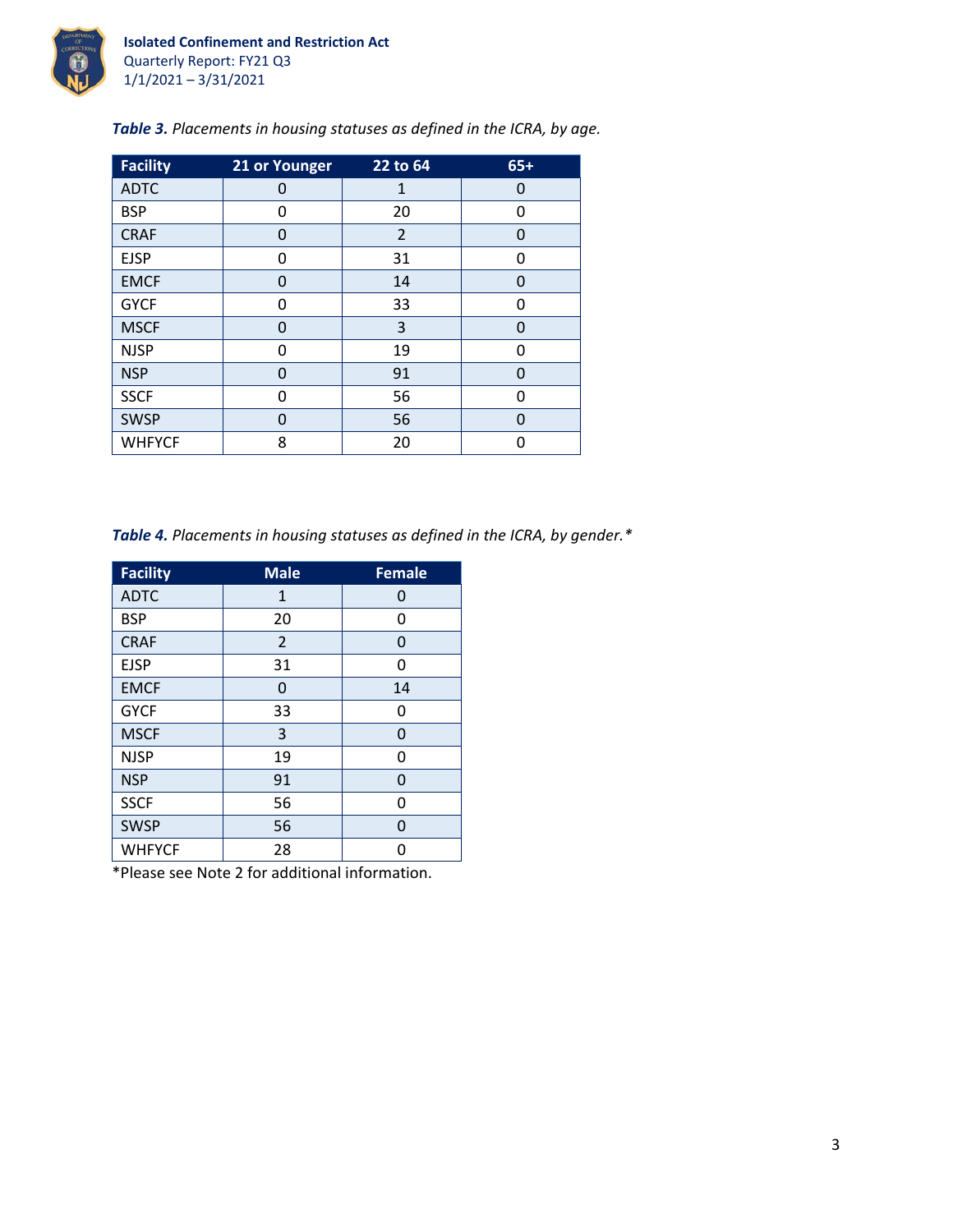

| <b>Facility</b> | <b>Not Hispanic</b><br>or Latino | <b>Hispanic or</b><br>Latino | <b>Undetermined</b> |
|-----------------|----------------------------------|------------------------------|---------------------|
| <b>ADTC</b>     | $\mathbf{1}$                     | 0                            | 0                   |
| <b>BSP</b>      | 16                               | 4                            | 0                   |
| <b>CRAF</b>     | $\mathbf{1}$                     | $\mathbf{1}$                 | O                   |
| <b>EJSP</b>     | 25                               | 6                            | O                   |
| <b>EMCF</b>     | 12                               | $\Omega$                     | $\overline{2}$      |
| <b>GYCF</b>     | 29                               | 4                            | O                   |
| <b>MSCF</b>     | 3                                | 0                            | O                   |
| <b>NJSP</b>     | 15                               | 3                            | 1                   |
| <b>NSP</b>      | 78                               | 12                           | 1                   |
| <b>SSCF</b>     | 45                               | 8                            | 3                   |
| <b>SWSP</b>     | 46                               | 8                            | $\overline{2}$      |
| <b>WHFYCF</b>   | 21                               | 6                            | 1                   |

*Table 5. Placements in housing statuses as defined in the ICRA, by ethnicity.\**

\*Please see Note 3 for additional information.

*Table 6. Individual incidences in housing statuses defined in the ICRA, by institution.\**

| <b>Facility</b> | <b>Assault</b> | <b>Emergency</b><br><b>Confinement</b> | <b>Mental Illness</b> | Self-Harm | <b>Suicide</b> |
|-----------------|----------------|----------------------------------------|-----------------------|-----------|----------------|
| <b>ADTC</b>     | $\Omega$       | 0                                      | $\Omega$              | $\Omega$  | 0              |
| <b>BSP</b>      | 0              | 5                                      | $\overline{2}$        | 2         | 0              |
| <b>CRAF</b>     | 0              | $\Omega$                               | $\Omega$              |           | 0              |
| <b>EJSP</b>     | 5              | 0                                      | O                     |           |                |
| <b>EMCF</b>     | 0              | $\Omega$                               | 0                     |           | 0              |
| <b>GYCF</b>     | 3              | 0                                      |                       |           | 0              |
| <b>MSCF</b>     |                | 0                                      | 0                     |           | 0              |
| <b>NJSP</b>     | U              | 0                                      | 0                     | O         | ი              |
| <b>NSP</b>      | O              | 0                                      | 0                     |           | 0              |
| <b>SSCF</b>     | 4              | 14                                     | O                     |           |                |
| <b>SWSP</b>     | 3              | $\overline{4}$                         | $\Omega$              |           | 0              |
| <b>WHFYCF</b>   | ი              | 6                                      | 0                     |           |                |

\*Please see Note 4 for additional information.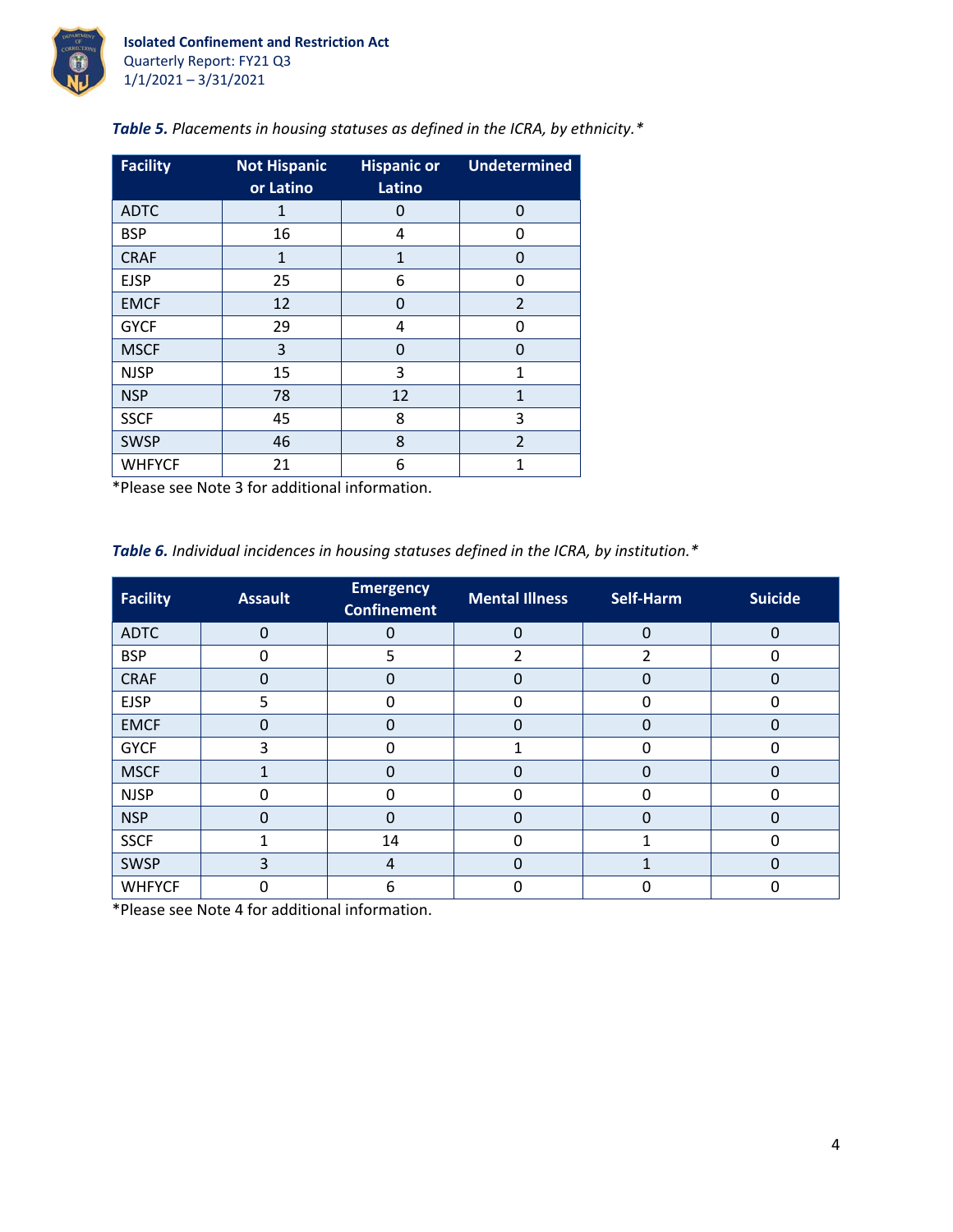

| Facility      | <b>Adjustment</b><br><b>Unit</b> | <b>Emergency</b><br><b>Confinement</b> | <b>Investigative</b><br><b>Housing</b> | <b>Pre-hearing</b><br><b>Disciplinary</b><br><b>Housing</b> | <b>Pre-hearing</b><br><b>Management</b><br><b>Control Unit</b> | <b>Pre-hearing</b><br><b>Protective</b><br><b>Custody</b> |
|---------------|----------------------------------|----------------------------------------|----------------------------------------|-------------------------------------------------------------|----------------------------------------------------------------|-----------------------------------------------------------|
| <b>ADTC</b>   | $\overline{0}$                   | $\Omega$                               | 1                                      | 0                                                           | 0                                                              | 0                                                         |
| <b>BSP</b>    | 0                                | 3                                      | 6                                      | 11                                                          | 0                                                              | 0                                                         |
| <b>CRAF</b>   | 0                                |                                        | 0                                      |                                                             | 0                                                              | 0                                                         |
| <b>EJSP</b>   | 0                                | 2                                      | 14                                     | 18                                                          | $\Omega$                                                       |                                                           |
| <b>EMCF</b>   | 0                                | 4                                      | 3                                      | 4                                                           | 3                                                              |                                                           |
| <b>GYCF</b>   |                                  | 4                                      |                                        | 27                                                          | 0                                                              | 0                                                         |
| <b>MSCF</b>   | 0                                | 0                                      | $\overline{2}$                         |                                                             | 0                                                              | 0                                                         |
| <b>NJSP</b>   | 0                                | 0                                      | 0                                      | 21                                                          | 0                                                              | O                                                         |
| <b>NSP</b>    | 4                                | 7                                      | 18                                     | 82                                                          | 0                                                              |                                                           |
| <b>SSCF</b>   | 0                                | 22                                     | 9                                      | 31                                                          | 0                                                              | 0                                                         |
| <b>SWSP</b>   | 0                                | $\Omega$                               |                                        | 58                                                          | $\Omega$                                                       | 0                                                         |
| <b>WHFYCF</b> | 0                                | 15                                     |                                        | 13                                                          | 0                                                              | 0                                                         |

|  |  | <b>Table 7.</b> Number of placements in housing statuses defined in the ICRA, by type.* |
|--|--|-----------------------------------------------------------------------------------------|
|  |  |                                                                                         |

\*Please see Note 5 for additional information.

|  |  |  | Table 8. Number of incidents occurring in housing statuses as defined in the ICRA, by confinement type.* |
|--|--|--|----------------------------------------------------------------------------------------------------------|
|  |  |  |                                                                                                          |

| <b>Confinement Type</b>          | <b>Assault</b> | <b>Emergency</b><br><b>Confinement</b> | <b>Mental</b><br><b>Illness</b> | Self-Harm | <b>Suicide</b> |
|----------------------------------|----------------|----------------------------------------|---------------------------------|-----------|----------------|
| Pre-hearing Disciplinary Housing |                |                                        |                                 |           |                |
| <b>Emergency Confinement</b>     |                |                                        |                                 |           |                |
| Pre-hearing Protective Custody   |                |                                        |                                 |           |                |
| Adjustment Unit                  |                |                                        |                                 |           |                |
| <b>Investigative Housing</b>     |                |                                        |                                 |           |                |

\*Please see Notes 4 and 5 for additional information.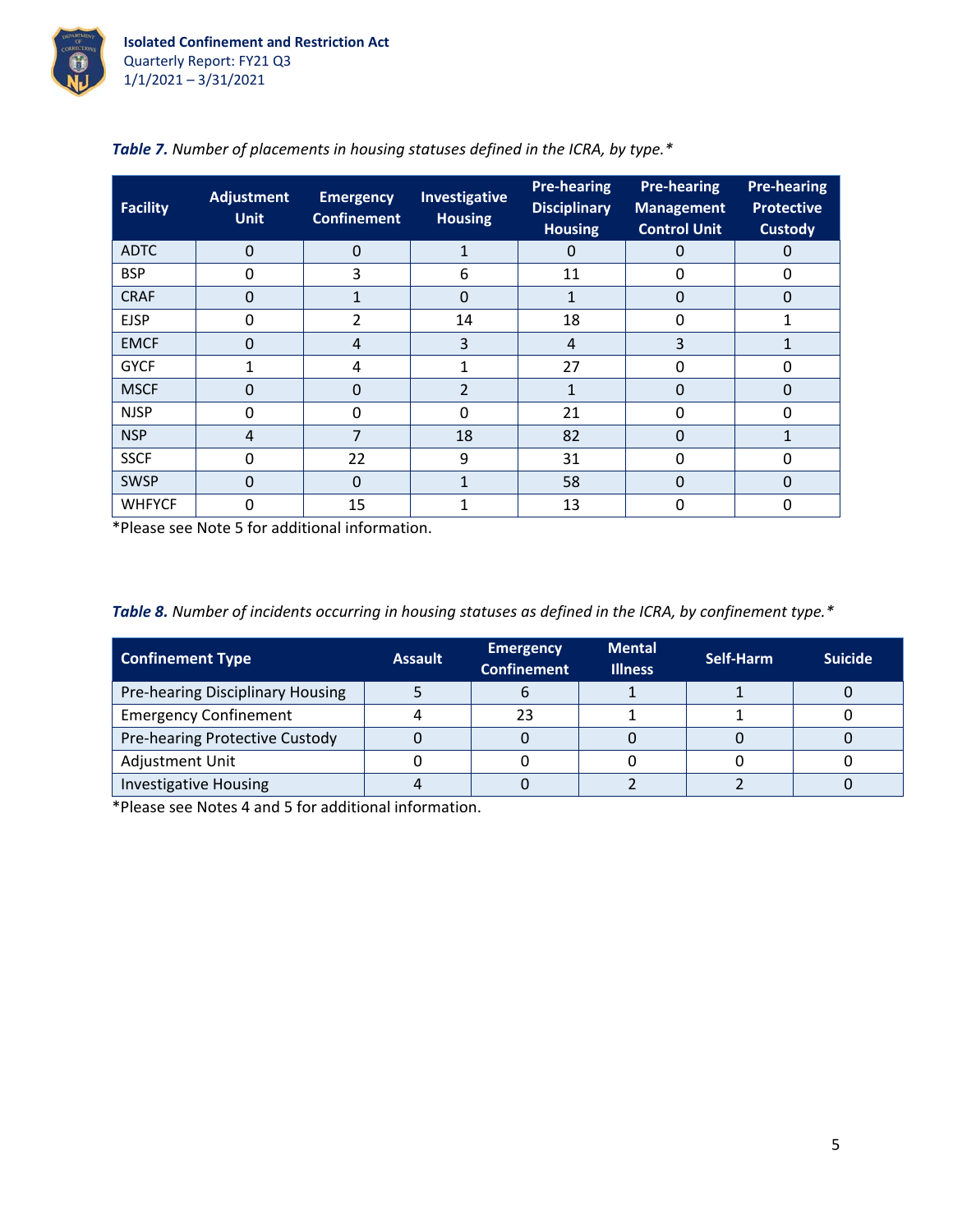

## **NOTES**

- 1. Population counts in Table 1 occur as of the last day of the quarter.
- 2. Male and female counts listed in Table 4 may include transgender or intersex inmates. These counts do not include inmates who identify as non‐binary.
- 3. The categories listed in Table 5 follow the minimum standards for maintaining, collecting, and presenting data on race and ethnicity for all Federal reporting purposes.
- 4. The counts included in Table 6 reflect only those incidents that occurred while the inmate was in the housing status as defined in the ICRA. For the purposes of this report, the incident types are defined as follows:

*Assault* – An incident in which an inmate committed an assault while in a housing status defined in the ICRA, on staff or on another inmate.

*Emergency Confinement* **–** An incident in which an inmate needs to be placed in emergency confinement status while in a housing status defined in the ICRA. For example, an inmate is originally placed in a pre‐hearing disciplinary unit and his/her status changes to a member of a vulnerable population after a mental health evaluation; the inmate is placed in emergency confinement status while awaiting transfer to a unit that can accommodate him/her in an appropriate setting.

*Mental Illness* **–** An incident of mental health decompensation or the placement of an inmate on suicide watch, as determined by mental health staff, while in a housing status defined in the ICRA. *Self‐Harm* **–** An incident wherein an inmate engages in self‐harm or a suicide attempt while in a housing status defined in the ICRA.

*Suicide* **–** An incident of suicide while in a housing status defined in the ICRA.

5. For the purposes of this report, the housing status types are defined as follows: *Adjustment Unit* ‐ An inmate may be placed in the Adjustment Unit (AU) for a period of five to 15 days with a finding of guilt for any offense in Category A when there is reasonable cause to believe that the inmate would create a substantial risk of serious harm to himself, herself, or another, including, but not limited to, a correctional police officer, other employee, or volunteer in the facility, as evidenced by recent threats or conduct, and a less restrictive intervention would be insufficient to reduce this risk (see N.J.A.C 10A:4‐4.1) unless: 1) The inmate is a member of a vulnerable population; or 2) If a medical or mental health professional determines that the inmate is not appropriate for placement in the AU.

*Emergency Confinement ‐* An inmate may be placed in Emergency Confinement (EC) for a period not to exceed 24 hours when the Administrator, or designee, determines that it is necessary to reduce a substantial risk to the inmate or others, or as evidenced by recent conduct. Specifically: 1) When there is reasonable belief the confinement is necessary to reduce a substantial risk of imminent serious harm to the inmate or others as evidenced by recent conduct; 2) That the inmate's presence in general population poses a danger to the inmate, staff, other inmates, or the public; or 3) When there is clear and convincing evidence that the inmate has committed a violation of a prohibited act listed at N.J.A.C. 10A:4‐4.

*Investigative Housing* ‐ An inmate may be placed in the Investigative Housing Unit (IHU) for a period not to exceed 72 hours unless exceptional circumstances, such as, but not limited to, other information received or other clear and convincing evidence found warrant extension of this time period. When an inmate's presence in general population poses a danger to the inmate, staff, other